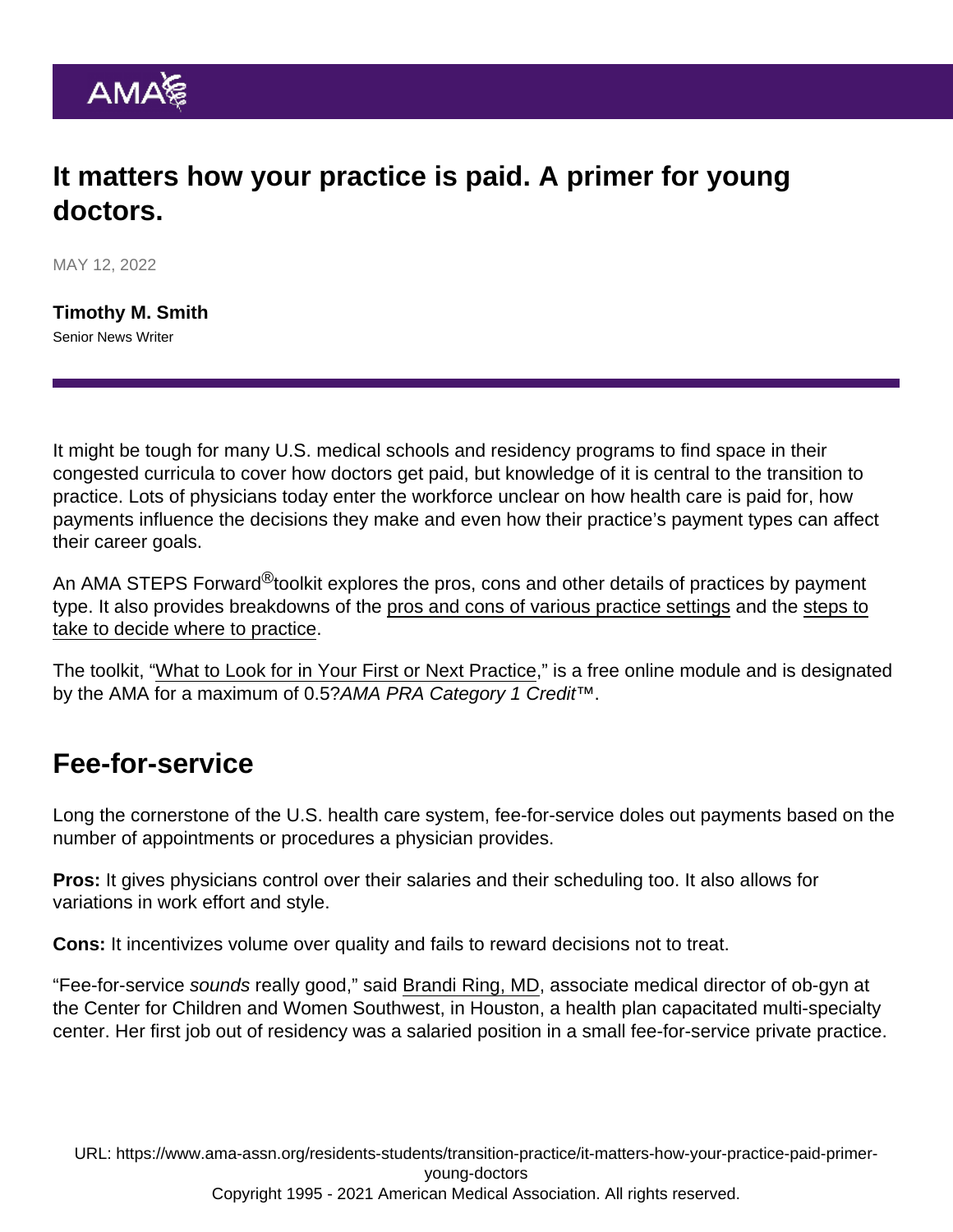"What you don't realize is that it's hard to know what a high-reimbursement procedure is," Dr. Ring said. "That's determined by a complex equation involving how much you charge for a visit, how much the insurance company pays you for doing it, and your overhead, such as rent and salaries. The devil is in those details."

## **Capitation**

Practices receive a set amount of money per patient per month, no matter how many visits those patients make. This is also known as value-based care.

Pros: It may allow for smaller panels and more time with patients.

Cons: Physicians may feel pressure to limit costly medications, diagnostics and referrals. In addition, they might not be in control of the outcomes used to calculate bonuses, and flawed risk adjustment methods may cause stinting on care for high-need patients.

"There has to be someone in charge of controlling the budget," Dr. Ring said. "Capitation has to cover the salaries of physicians, who bring in revenue, but it also has to cover the salaries of folks who don't bill for their time, such as social workers, nutritionists and care coordinators."

# **Hybrid**

This is a blend of fee-for-service and capitation.

Pros: It provides multiple income streams and may give flexibility in practice.

Cons: Juggling two models can reduce the financial benefit from both.

"The only way hybrid models really work is by having a large enough workforce to calculate the metrics you get paid on," Dr. Ring said. "In my five-physician private practice, to measure how many of our pregnancy patients had more than 10 visits, we would have had to pull every single chart."

#### Direct primary care

Also known as concierge practice, in this case the physician collects annual fees from patients for all of their primary care needs. Insurance is not involved.

URL: [https://www.ama-assn.org/residents-students/transition-practice/it-matters-how-your-practice-paid-primer](https://www.ama-assn.org/residents-students/transition-practice/it-matters-how-your-practice-paid-primer-young-doctors)[young-doctors](https://www.ama-assn.org/residents-students/transition-practice/it-matters-how-your-practice-paid-primer-young-doctors) Copyright 1995 - 2021 American Medical Association. All rights reserved.